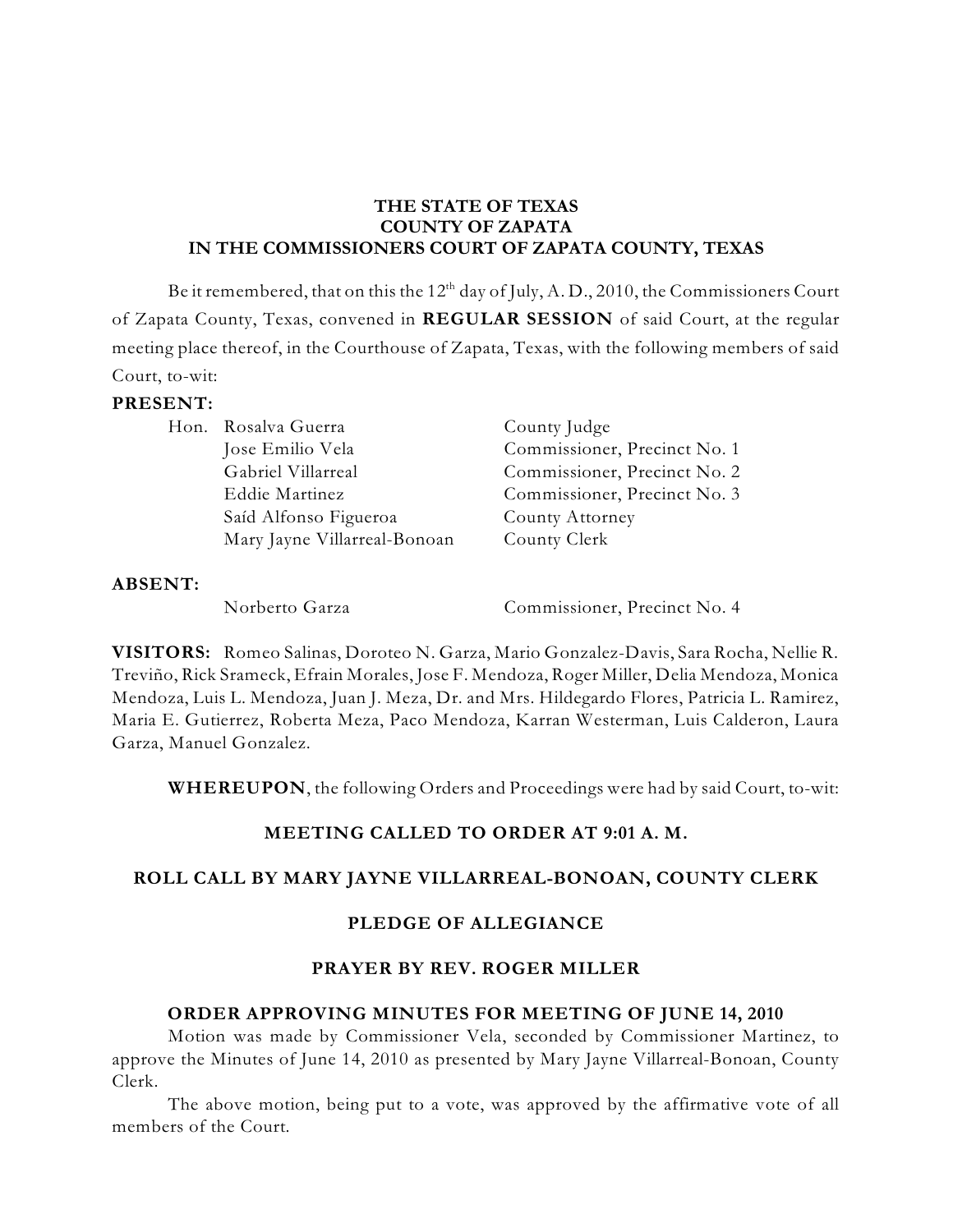#### **COMMUNICATIONS**

Dr. Edmundo Garcia, Zapata County Medical Group, presented Commissioners' Court his monthly report. He stated that the numbers are running steady. Dr. Cigarroa is talking of coming in on Wednesdays, however, remodeling of the urgent care side of the clinic will be required. Dr. Garcia would require a long term contract with Dr. Cigarroa. Commissioner Vela asked Dr. Garcia if the dialysis center is needed and advised that the Community Action building is for sale. Dr. Garcia responded that the dialysis center is important and the Community Action building is adequate. (Report attached for the record.)

Commissioner Martinez stated that the bank is not budging on the offer by Zapata County to purchase the CACST Health Clinic.

Monica Mendoza, Zapata County Fair Association President, presented Commissioners' Court with the 2010 Zapata County Fair Association Report. (Report attached for the record.)

Maria E. Gutierrez, Maintenance Supervisor, reported on the leaks in the courthouse building. She advised Commissioners' Court that Alejandro Gonzalez would be at the courthouse on Wednesday, July 14, 2010 with a special camera to x-ray leak areas and determine the problem.

Karran Westerman reported on the fireworks display on the  $4^{\rm th}$  of July. She stated that she received \$2,230.00 in donations and ordered \$2,000.00 worth of fireworks. Excess donations were used for other supplies.

Dr. Hildegardo Flores commented on item #32 and plead for Commissioners' Court to reconsider said item and proposed that the board be allowed to put a group of volunteers together to run the museum until October and to leave the entities separate. He stated that our museum will be very unique with many learning opportunities.

Dr. Flores also commented on item #26 and suggested that the building behind the museum be pressure washed and re-roofed instead of stuccoed in an effort to save money. Commissioner Vela stated that he believed that there was mold in the buildings. Mario Gonzalez-Davis, Project Manager, also stated that the roof needs to be fixed first. One of the buildings will be used as restroom and will be addressed in Phase II of the construction.

Delia Mendoza of the County Tax Collector's office commented that there are problems in the second floor with children climbing the on rails while parents are conducting business at the tax office. It was suggested that signs be displayed advising parents to keep children off the rails; it was also suggested that the security guard be advised of the problem so he can address parents when necessary.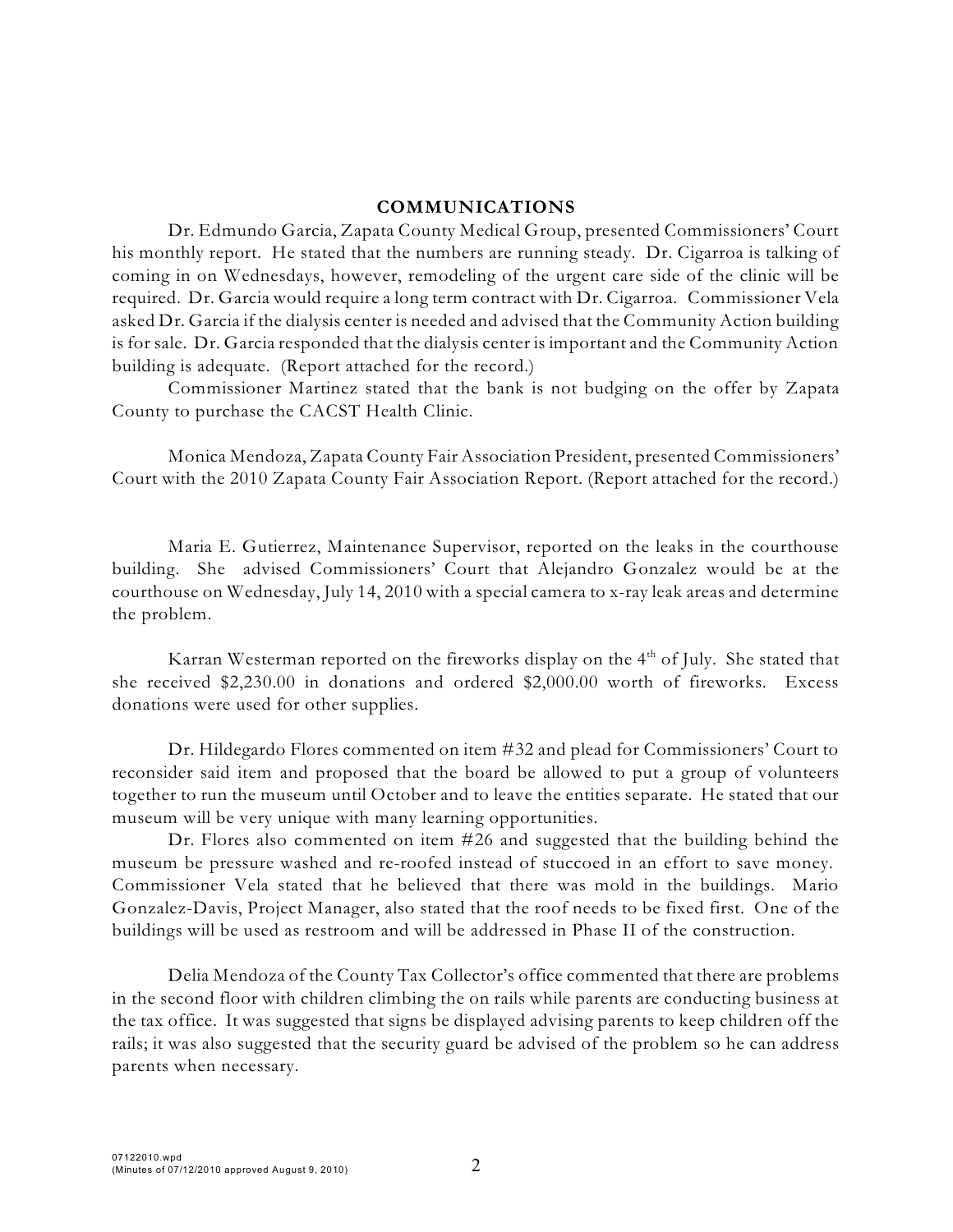### **Departmental Reports**

Luis Lauro Gonzalez, Zapata County Tax Assessor/Collector,reported that the tax office collected \$17,823.57 in Hotel Motel Tax fees and \$147,559.66 in tax fees, being 97% collections for the month of June.

Caleb Eaton, Zapata County Extension Agent, presented Commissioners' Court with the monthly written report for June. (Report attached for the record.)

# **ORDER APPROVING INVOICES**

Motion was made by Commissioner Martinez, seconded by Commissioner Villarreal, to approve invoices, with corrections, as presented by Doroteo N. Garza, County Auditor.

The above motion, being put to a vote, was approved by the affirmative vote of all members of the Court.

# **ZAPATA COUNTY ECONOMIC DEVELOPMENT CENTER (ZEDC) MONTHLY REPORT**

Ms. Peggy Umphres- Moffett, ZEDC President, gave report for the Zapata County Economic Development Center. Zapata County has 364 businesses which include all new businesses. Dr. Maldonado is working on an agreement with the school for enrollments for the technology center.

# **Departmental Reports (continuation)**

Romeo Salinas, Zapata County Treasurer, presented Commissioners' Court with a written Treasurer's Report. (Report attached for the record.)

# **ORDER APPROVING TO REPAINT FIRE DEPARTMENT**

Motion was made by Commissioner Vela, seconded by Commissioner Villarreal, to approve to repaint the Fire Department at a cost of \$12,892.00 to be paid out of line items #10- 543-336 (Repairs and Maintenance) and 10-543-400 (Contract Services) as requested by J.J. Meza, Fire Chief.

The above motion, being put to a vote, was approved by the affirmative vote of all members of the Court.

# **ORDER ACCEPTING RESIGNATION OF ROEL GONZALEZ, JR. AND EZEQUIEL RAMIREZ AND ORDER ALLOWING CHIEF MEZA TO HIRE REPLACEMENTS**

Motion was made by Commissioner Martinez, seconded by Commissioner Villarreal, to accept the resignation of Roel Gonzalez, Jr. and Ezequiel Ramirez and order allowing Chief Meza to hire two replacements. Salary ranging from a minimum of \$10.36 per hour to a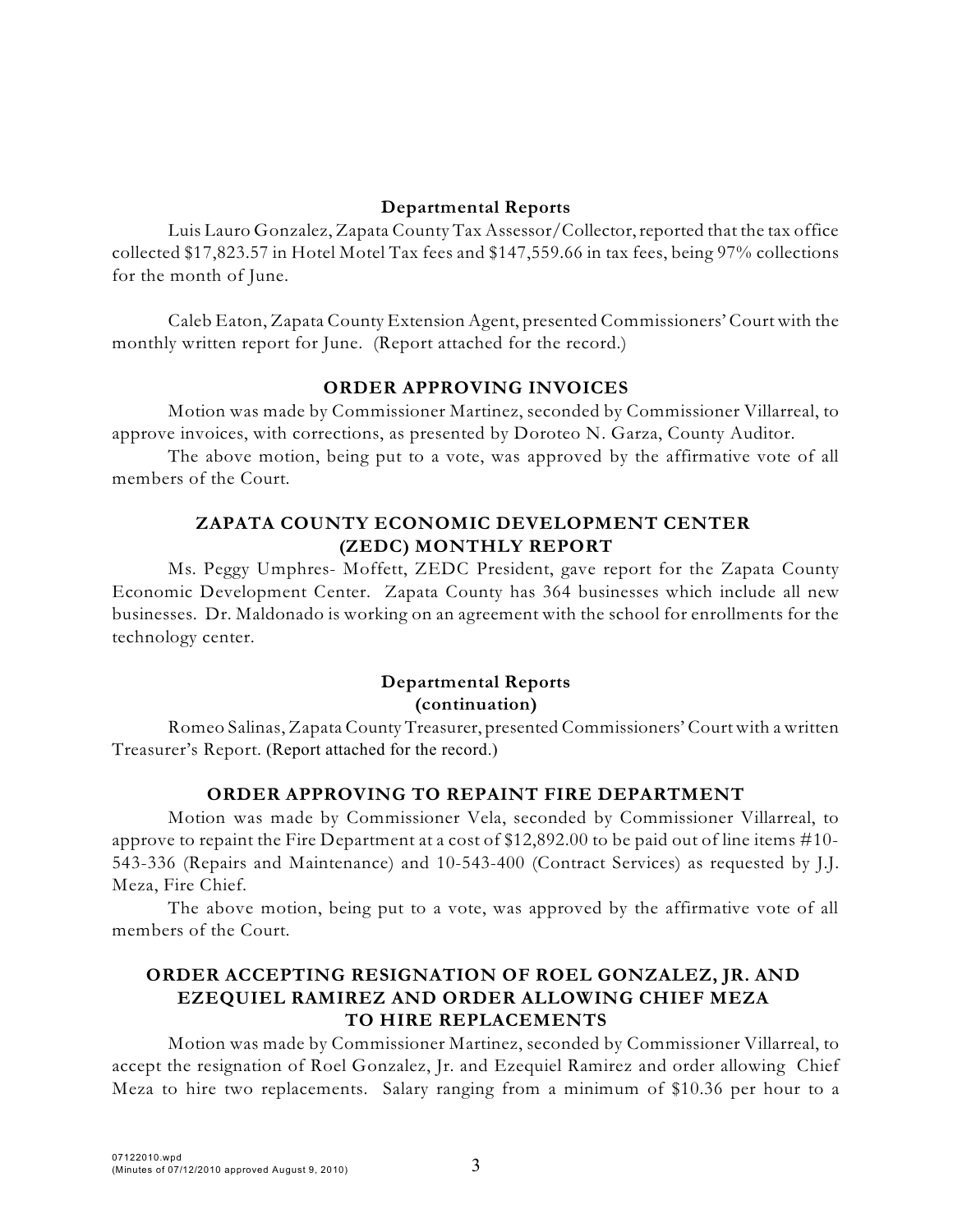maximum of \$12.39 per hour, depending on certification and experience as requested by J.J. Meza, Fire Chief.

The above motion, being put to a vote, was approved by the affirmative vote of all members of the Court.

# **ORDER APPROVING RENEWAL OF ANNUAL CONTRACTUAL AGREEMENT BETWEEN ZAPATA COUNTY AND TEXAS AGRICULTURE EXTENSION**

#### **SERVICE PREDATORY CONTROL PROGRAM**

Motion was made by Commissioner Vela, seconded by Commissioner Villarreal, to approve the renewal of the annual contractual agreement between Zapata County and the Texas Agriculture Extension Service Predatory Control Program as requested by County Judge Rosalva Guerra.

The above motion, being put to a vote, was approved by the affirmative vote of all members of the Court.

### **ORDER APPROVING EXTENSION OF LEASE AGREEMENT BETWEEN PALADAR PETROLEUM AND ZAPATA COUNTY**

Motion was made by Commissioner Vela, seconded by Commissioner Martinez, to approve the extension of the lease agreement between Paladar Petroleum and Zapata County, with recommendations as presented, as requested by County Judge Rosalva Guerra.

The above motion, being put to a vote, was approved by the affirmative vote of all members of the Court.

#### **ORDER ALLOWING LITTLE LEAGUE ASSOCIATION TO USE PARK LIGHTS**

Motion was made by Commissioner Martinez, seconded by Commissioner Vela, to allow the Little League Association to use the park lights as requested by Commissioner Norberto Garza, Pct. 4.

The above motion, being put to a vote, was approved by the affirmative vote of all members of the Court.

### **ORDER APPROVING INCREASE OF COLLECTION OF OPTIONAL COUNTY FEES PER CHAPTER 502 OF THE TRANSPORTATION CODE**

Motion was made by Commissioner Vela, seconded by Commissioner Villarreal, to approve to increase the collection of optional county fees from \$5.00 to \$10.00, effective January 1, 2011, as per Chapter 502 of the Transportation Code, as requested by County Judge Rosalva Guerra.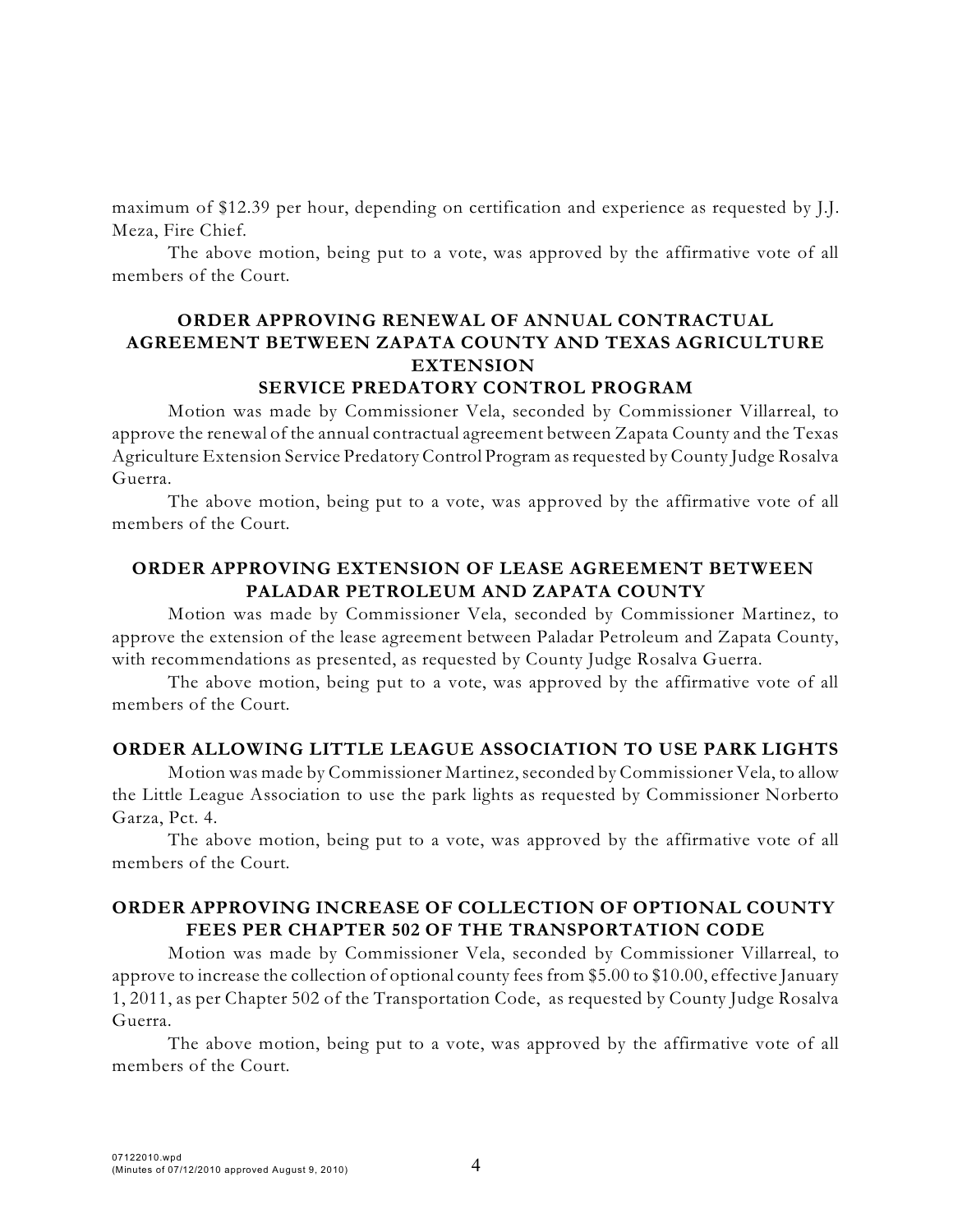### **ORDER APPROVING HIRING OF RICARDO LEE RAMIREZ, WELDER/LABOR/MAINTENANCE IN SLOT #6 ROAD AND BRIDGE DEPARTMENT**

Motion was made by Commissioner Vela, seconded by Commissioner Martinez, to approve hiring of Ricardo Lee Ramirez, Welder/Labor/Maintenance in slot #6 Road and Bridge Department, line item #15-012-157. Precinct #2 at \$8.60 per hour as requested by Commissioner Gabriel Villarreal, Pct. 2.

The above motion, being put to a vote, was approved by the affirmative vote of all members of the Court.

### **ORDER APPROVING TO EXPLORE OPTIONS TO CANCEL CONTRACT FOR PURCHASE OF ROAD PAVING MACHINE KNOWN AS "ZIPPER"**

Motion was made by Commissioner Vela, seconded by Commissioner Villarreal, to explore the option to cancel contract for purchase of road paving machine known as "Zipper" and defray the cost to minimize shortfall for FY 2011 budget as requested by Commissioner Jose Emilio Vela, Pct. 1

The above motion, being put to a vote, was approved by the affirmative vote of all members of the Court.

### **ORDER APPROVING EMPLOYEE TRANSFER FROM PRECINCT ONE SPECIAL ROAD AND BRIDGE DEPARTMENT SLOT #1 TO SLOT #8**

Motion was made by Commissioner Martinez, seconded by Commissioner Villarreal, to approve employee transfer from Precinct 1, Special Road and Bridge Department employee slot #1 (Carlos Ramirez) to slot #8 at \$10.50 per hour and hire replacement (Martin Arredondo, Jr.) at \$8.25 per hour to fill open slot as requested by Commissioner Jose Emilio Vela, Pct. 1.

The above motion, being put to a vote, was approved by the affirmative vote of all members of the Court.

#### **ORDER APPROVING COUNTY POLICY FOR HAULING HEAVY BRUSH AND CUTTINGS FROM RESIDENTIAL AREAS**

Motion was made by Commissioner Villarreal, seconded by Commissioner Martinez, to approve the County Policy for hauling heavy brush and cuttings from residential areas, policy is to exclude tree trunks, as requested by Commissioner Jose Emilio Vela, Pct. 1.

The above motion, being put to a vote, was approved by the affirmative vote of all members of the Court.

### **ORDER APPROVING TO CONVERT GLENN STREET INTO A ONE-WAY STREET**

Motion was made by Commissioner Villarreal, seconded by Commissioner Vela, to approve to convert Glenn Street into a one-way street extending from  $1^{\rm st}$  Avenue to  $3^{\rm rd}$  Avenue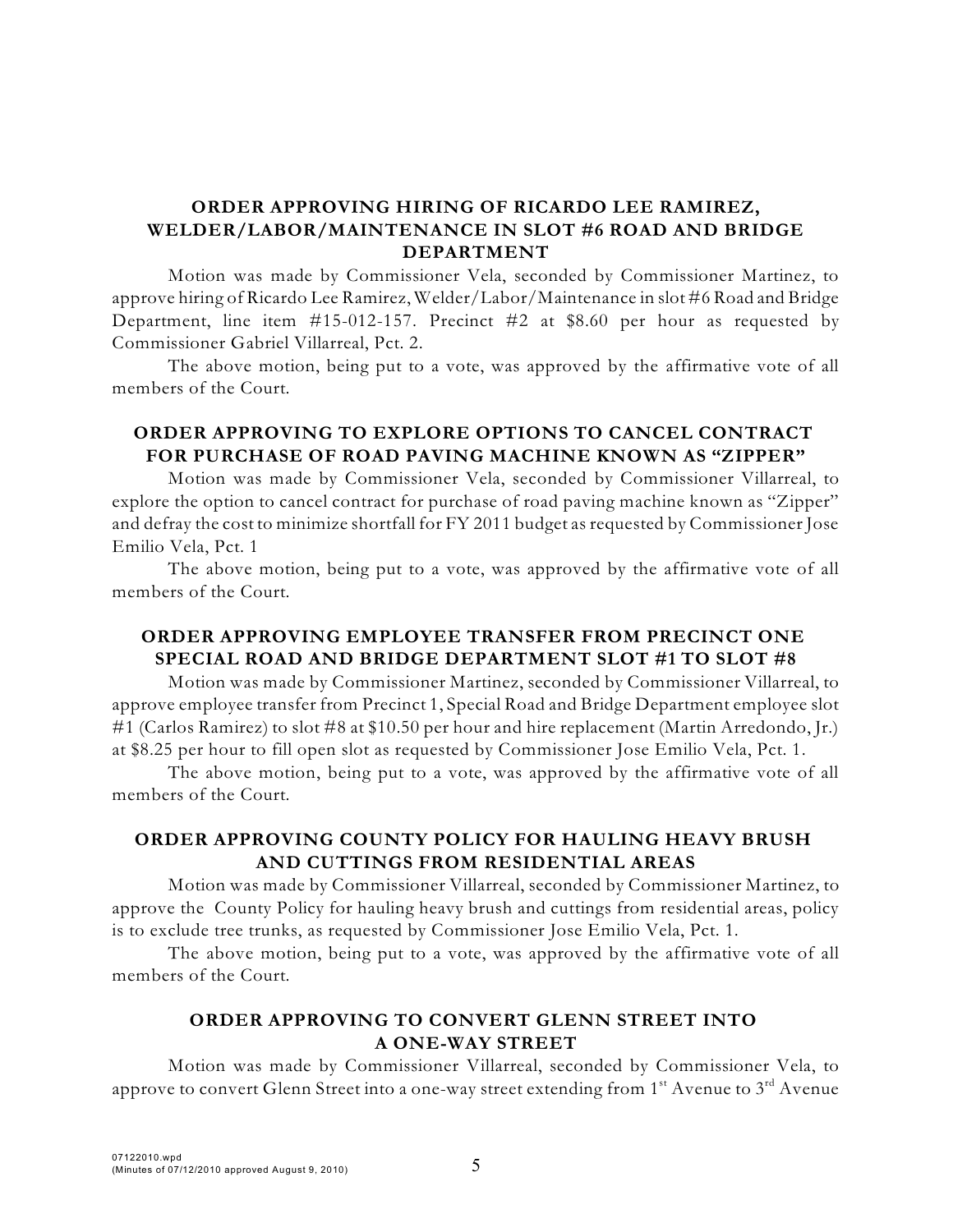and to install a speed hump to secure pedestrians crossing to the playing fields and pool as requested by Commissioner Jose Emilio Vela, Pct. 1.

The above motion, being put to a vote, was approved by the affirmative vote of all members of the Court.

### **ORDER APPROVING EMPLOYEE TRANSFER FROM PRECINCT ONE SPECIAL ROAD AND BRIDGE DEPARTMENT SLOT #3 TO SLOT #2 RECYCLING DEPARTMENT**

Motion was made by Commissioner Martinez, seconded by Commissioner Villarreal, to approve employee transfer from Precinct 1, Special Road and Bridge Department employee slot #3 (Homero Guzman) to slot #2 at Recycling Department due to resignation and fill open slot at the Special Road and Bridge with a certified CDL driver at \$10.25 per hour as requested by Commissioner Jose Emilio Vela, Pct. 1.

The above motion, being put to a vote, was approved by the affirmative vote of all members of the Court.

#### **ORDER APPROVING ADVERTISING LOCALLY FOR ONE-ACRE TRACT IN VICINITY OF FLORES PARK**

Motion was made by Commissioner Villarreal, seconded by Commissioner Martinez, to approve to advertise locally for one-acre tract in the vicinity of Flores Park to be used as a bird sanctuary required in compliance with TPWD grant award as requested by Commissioner Jose Emilio Vela, Pct.

1.

The above motion, being put to a vote, was approved by the affirmative vote of all members of the Court.

# **ORDER TO TABLE REQUEST BY MARIO GONZALEZ-DAVIS, PROJECT MANAGER, TO APPROVE QUOTE FROM MATA CONSTRUCTION FOR LABOR AND MATERIALS TO STUCCO EAST AND WEST SIDE OF EXISTING COMMUNITY CENTER**

Motion was made by Commissioner Martinez, seconded by Commissioner Vela, to table request by Mario Gonzalez-Davis, Project Manager, to approve quote from Mata Construction Company for labor and materials to stucco the east and west side of the existing Community Center to match the north side already completed.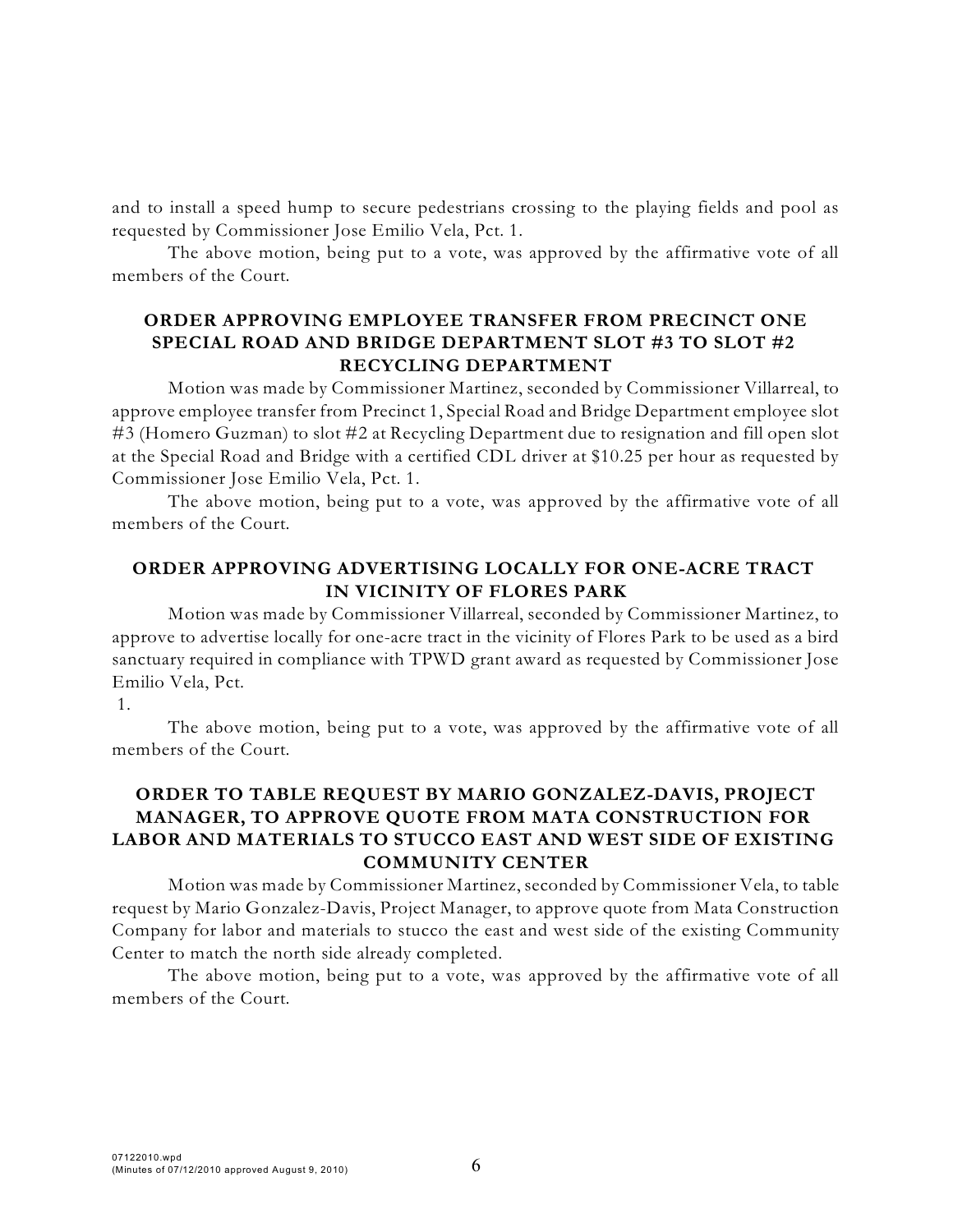# **ORDER TO TABLE REQUEST BY MARIO GONZALEZ-DAVIS, PROJECT MANAGER, TO APPROVE QUOTE FROM MATA CONSTRUCTION COMPANY FOR LABOR AND MATERIALS TO STUCCO EXTERIOR OF TWO BUILDINGS BEHIND THE ZAPATA COUNTY MUSEUM**

Motion was made by Commissioner Martinez, seconded by Commissioner Vela, to table request by Mario Gonzalez-Davis, Project Manager, to approve the quote from Mata Construction Company for labor and materials to stucco the exterior of two (2) buildings behind the Zapata County Museum to match the museum exterior.

The above motion, being put to a vote, was approved by the affirmative vote of all members of the Court.

#### **ORDER APPROVING PURCHASE OF 2006 FORD F-250 TRUCK FROM SHERIFF'S IMPOUND**

Motion was made by Commissioner Vela, seconded by Commissioner Villarreal, to approve the purchase of a 2006 Ford F-250 truck from the Sheriff's impound for the purchase price of \$6,500.00, funding to be obtained from line item #80-600-336 as requested by Carlos Treviño, Jr., Water Plant Manager.

The above motion, being put to a vote, was approved by the affirmative vote of all members of the Court.

### **ORDER APPROVING 4 QUARTER PAYMENT FOR ZAPATA TH COUNTY CHAMBER OF COMMERCE**

Motion was made by Commissioner Martinez, seconded by Commissioner Villarreal, to approve the  $4^{\rm th}$  quarter payment of \$35,000.00 for the Zapata County Chamber of Commerce as requested by Paco Mendoza, ZC Chamber of Commerce Director.

The above motion, being put to a vote, was approved by the affirmative vote of all members of the Court.

### **ORDER APPROVING EMPLOYMENT OF TEMPORARY EMPLOYEE IN PRECINCT FOUR**

Motion was made by Commissioner Martinez, seconded by Commissioner Villarreal, to approve the employment of a temporary employee in Precinct 4 as requested by Commissioner Norberto Garza, Pct. 4.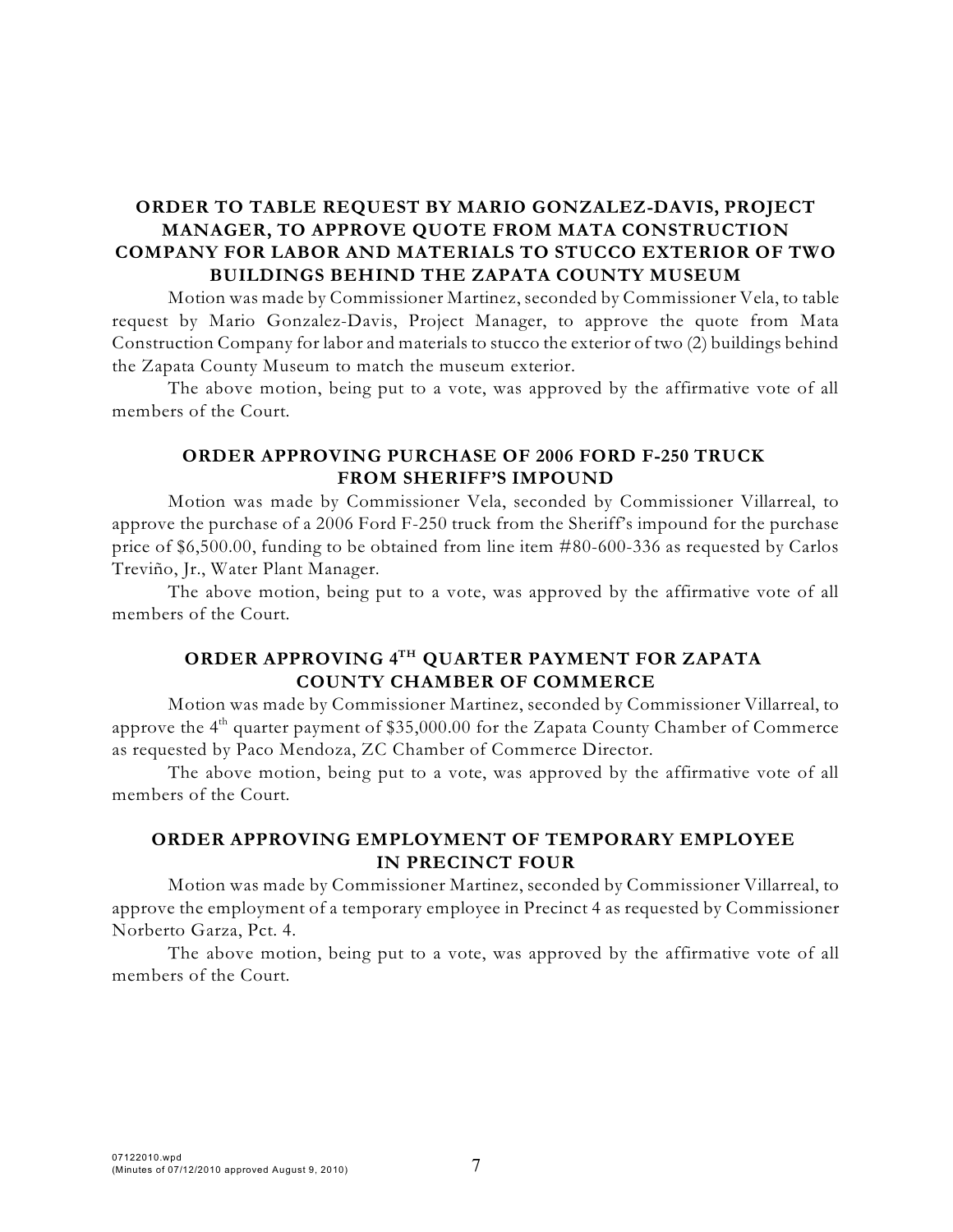# **ORDER TO TABLE REQUEST BY COMMISSIONER EDDIE MARTINEZ TO ENTER INTO AGREEMENT WITH ZAPATA COUNTY CHAMBER OF COMMERCE BOARD OF DIRECTORS TO TRANSFER CHAMBER OF COMMERCE STAFF TO ZAPATA COUNTY MUSEUM**

Motion was made by Commissioner Martinez, seconded by Commissioner Vela, to table request by Commissioner Eddie Martinez, to enter into agreement with the Zapata County Chamber of Commerce Board of Directors to transfer Chamber of Commerce staff to the Zapata County Museum.

The above motion, being put to a vote, was approved by the affirmative vote of all members of the Court.

# **NO ACTION WAS TAKEN ON REQUEST BY COMMISSIONER EDDIE MARTINEZ TO AUTHORIZE THE ZAPATA COUNTY CHAMBER OF COMMERCE STAFF THE OPTION TO JOIN THE ZAPATA COUNTY'S INSURANCE AND RETIREMENT PLAN AT THEIR EXPENSE. PENDING APPROVAL OF ITEM #32 FROM THE ZAPATA COUNTY COMMISSIONERS' COURT AND ZAPATA COUNTY CHAMBER OF COMMERCE BOARD OF DIRECTORS**

#### **ORDER APPROVING PURCHASE OF BROCE RCT 2010 SWEEPER**

Motion was made by Commissioner Martinez, seconded by Commissioner Vela, to approve the purchase of Broce RCT 2010 Sweeper for the amount of \$41,400.000. \$29,400.00 to be paid out of Precinct 2 Caliche Fund (15-012-593) and \$12,000.00 to be paid out of Precinct 2 Road Construction Fund (15-012-554) as requested by Commissioner Gabriel Villarreal, Pct. 2.

The above motion, being put to a vote, was approved by the affirmative vote of all members of the Court.

# **ORDER TO TABLE REQUEST BY DORA RAMOS, DISTRICT CLERK, TO AWARD ZAPATA COUNTY ROPING ARENA BID**

Motion was made by Commissioner Martinez, seconded by Commissioner Villarreal, to table request by Dora Ramos, District Clerk, to award the Zapata County Roping Arena bid. (The lowest bidder was Fig-Co with a bid of \$364,329.00.)

The above motion, being put to a vote, was approved by the affirmative vote of all members of the Court.

#### **ORDER AWARDING BID FOR PRECINCT 4 PARK CANOPIES**

Motion was made by Commissioner Martinez, seconded by Commissioner Vela, to award bid for Precinct 4 park canopies to Fig-Co with a bid of \$71,643, being the lowest bidder, as requested by Commissioner Norberto Garza, Pct. 4.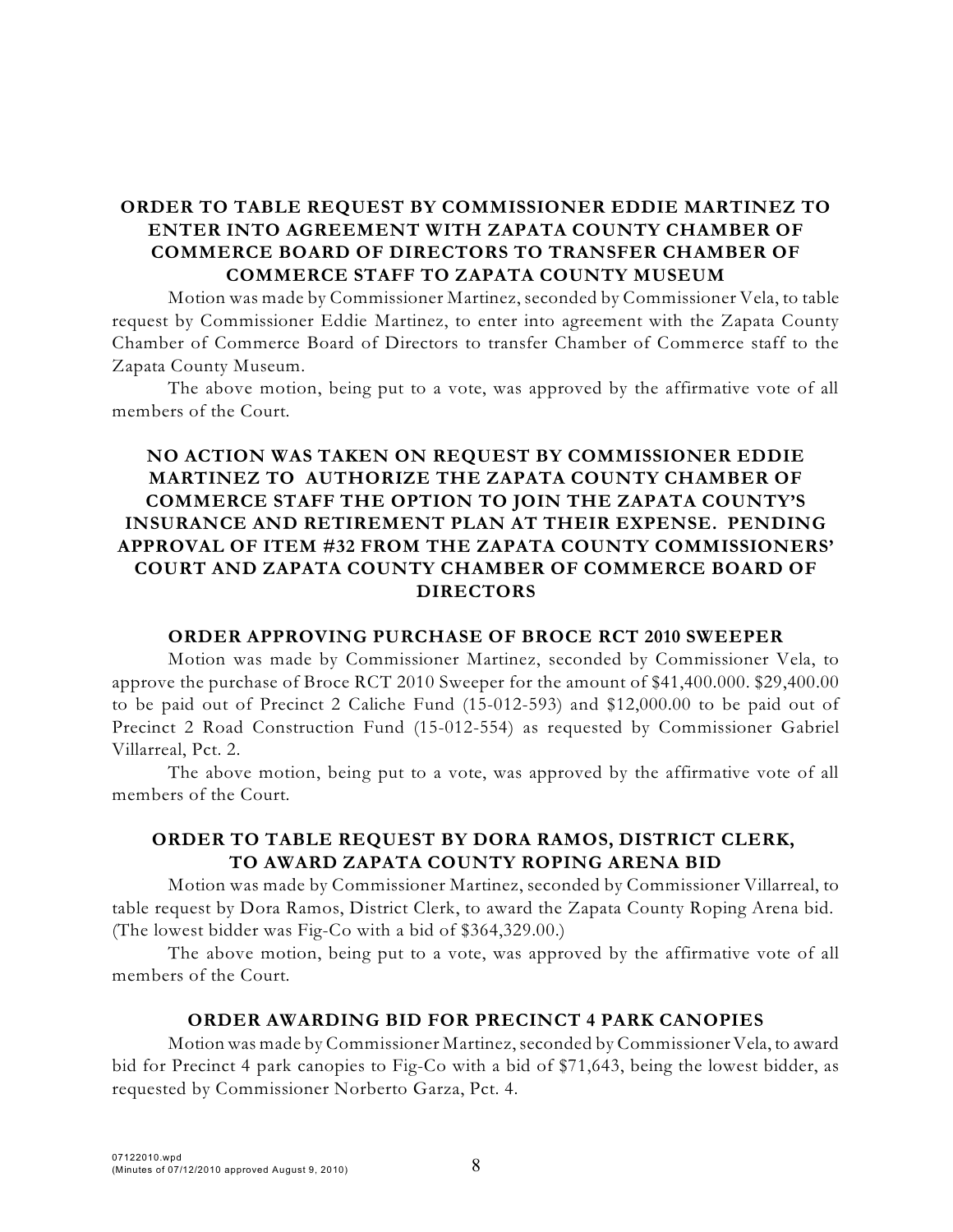The above motion, being put to a vote, was approved by the affirmative vote of all members of the Court.

### **ORDER TO CEREMONIALLY RENAME U.S. HIGHWAY 83 (MAIN STREET)**

Motion was made by Commissioner Martinez, seconded by Commissioner Villarreal, to approve to ceremonially rename U.S. Highway 83 extending from  $1^{\rm st}$  Avenue to Morales Avenue with the name of "Main Street" as requested by County Judge Rosalva Guerra.

The above motion, being put to a vote, was approved by the affirmative vote of all members of the Court.

### **ORDER TO CEREMONIALLY RENAME U.S. HIGHWAY 16 (HAWK PRIDE AVENUE)**

Motion was made by Commissioner Villarreal, seconded by Commissioner Martinez, to approve to ceremonially rename U.S. Highway 16 extending from the intersection of U.S. Highway 83 and U.S. Highway 16 to  $20^{\text{th}}$  Street with the name of "Hawk Pride Avenue" as requested by County Judge Rosalva Guerra.

The above motion, being put to a vote, was approved by the affirmative vote of Commissioner Villarreal, Martinez, and Judge Guerra. Commissioner Vela voted against. Motion carried.

#### **ORDER APPROVING SPEED HUMPS AND SECURITY LIGHT**

Motion was made by Commissioner Martinez, seconded by Commissioner Vela, to approve installation of a speed hump between  $13^{\rm th}$  and  $16^{\rm th}$  on Villa Street as requested by Commissioner Norberto Garza, Pct. 4.

The above motion, being put to a vote, was approved by the affirmative vote of all members of the Court.

Motion was made by Commissioner Martinez, seconded by Commissioner Vela, to approve the installation of a security light at 2208 Elm Street in the town of Zapata as requested by Commissioner Gabriel Villarreal, Pct. 2.

The above motion, being put to a vote, was approved by the affirmative vote of all members of the Court.

Motion was made by Commissioner Martinez, seconded by Commissioner Vela, to approve the installation of speed humps at the following locations:

a. Vicki Lane and Falcon Lane

b. Monterrey Lane and Carrizo Lane

as requested by Commissioner Eddie Martinez, Pct. 3.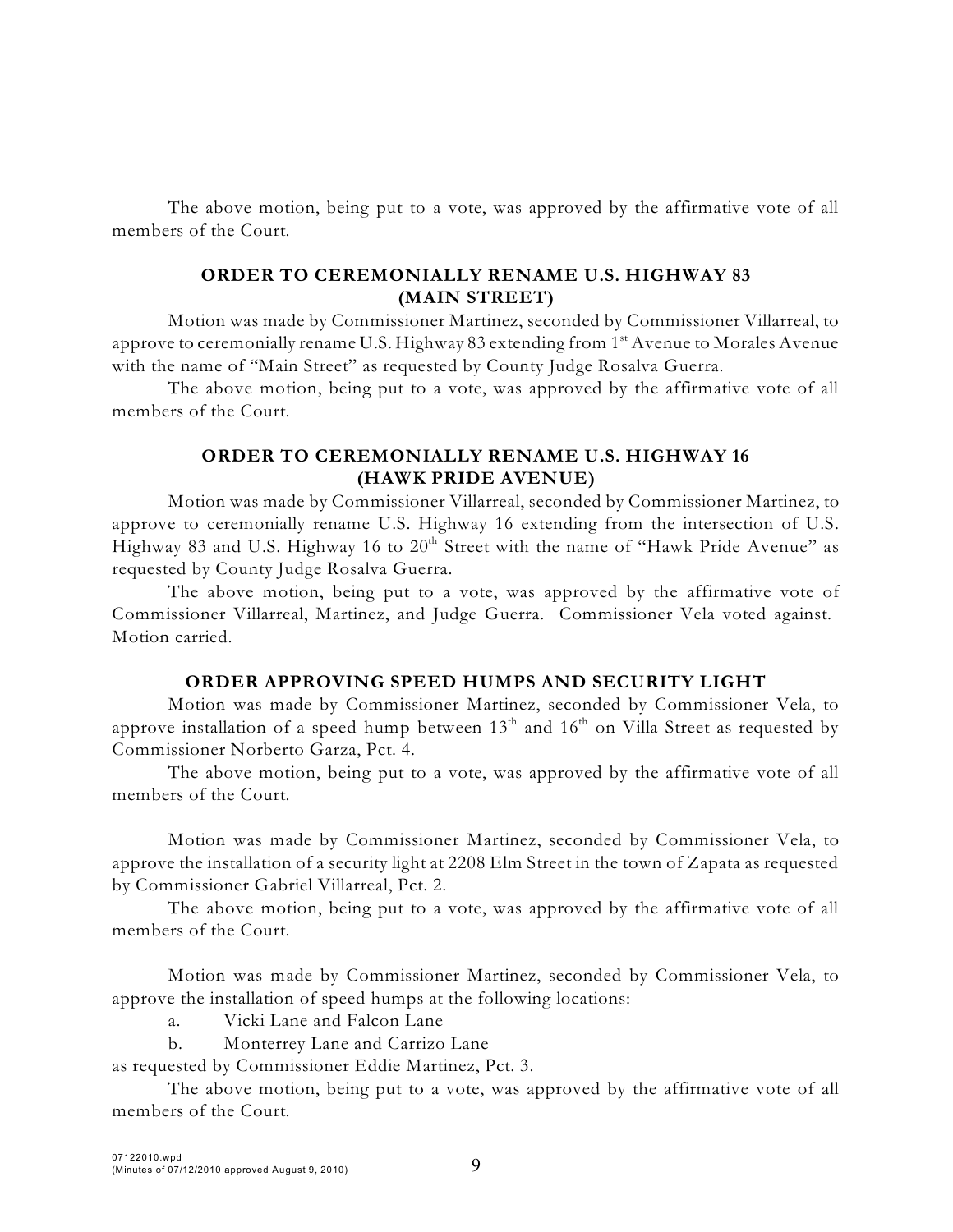#### **ORDER APPROVING LINE ITEM TRANSFERS**

Motion was made by Commissioner Martinez, seconded by Commissioner Vela, to approve the following line item transfers:<br>From: Info. & Assistance Program 37-645-330 **From: Info. & Assistance Program 37-645-330 Fuel & Lubricant \$1,500.00 To: Info. & Assistance Program 37-645-336 Repairs & Maintenance \$1,500.00** to meet budget requirements as requested by Carmen R. Reyes, Nutrition Program Director.

The above motion, being put to a vote, was approved by the affirmative vote of all members of the Court.

Motion was made by Commissioner Martinez, seconded by Commissioner Vela, to approve the following line item transfers:

|                                                                                       | From: Pct. 1 Paving Projects | 10-370-901 | <b>Royalty Funds</b>             | \$15,000.00 |  |
|---------------------------------------------------------------------------------------|------------------------------|------------|----------------------------------|-------------|--|
| To:                                                                                   | Pct. 1 Paving Projects       | 10-409-751 | <b>Special Materials</b>         | \$15,000.00 |  |
|                                                                                       |                              |            |                                  |             |  |
|                                                                                       | From: Pct. 1 Paving Projects | 10-370-901 | <b>Royalty Funds</b>             | \$25,000.00 |  |
| To:                                                                                   | Pct. 1 Paving Projects       | 10-409-761 | <b>Special Contract Services</b> | \$25,000.00 |  |
| to meet budget requirements as requested by Carlos Treviño, Jr., Water Plant Manager. |                              |            |                                  |             |  |

The above motion was, being put to a vote, was approved by the affirmative vote of Commissioners Martinez, Vela and Villarreal. Judge Guerra voted against. Motion carried.

Motion was made by Commissioner Martinez, seconded by Commissioner Vela, to approve the following line item transfers:

| From: | Water Plant | 80-600-441 | Water Purchase          | \$15,600.00 |
|-------|-------------|------------|-------------------------|-------------|
| To:   | Water Plant | 80-600-589 | Equipment               | \$15,600.00 |
| From: | Water Plant | 80-600-335 | <b>Computer Expense</b> | \$4,200.00  |
| To:   | Water Plant | 80-600-205 | Uniforms                | \$4,200.00  |
| From: | Water Plant | 80-600-443 | Electricity             | \$20,000.00 |
| To:   | Water Plant | 80-600-336 | Repairs & Maintenance   | \$20,000.00 |

to meet budget requirements as requested by Carlos Treviño, Jr., Water Plant Manager.

The above motion, being put to a vote, was approved by the affirmative vote of all members of the Court.

Motion was made by Commissioner Martinez, seconded by Commissioner Vela, to approve the following line item transfers:

| From: | Constable #1       | $10 - 550 - 454$ | Maintenance/Repairs                                                      | \$1,000.00 |
|-------|--------------------|------------------|--------------------------------------------------------------------------|------------|
| To:   | Constable #1       | $10 - 550 - 310$ | <b>Supplies</b>                                                          | \$1,000.00 |
|       | From: Constable #1 | $10 - 550 - 330$ | Fuel/Lubricants                                                          | \$1,500.00 |
| To:   | Constable #1       | $10 - 550 - 310$ | <b>Supplies</b>                                                          | \$1,500.00 |
|       |                    |                  | to meet budget requirements as requested by Adelberto Meije Constable #1 |            |

to meet budget requirements as requested by Adalberto Mejia, Constable #1.